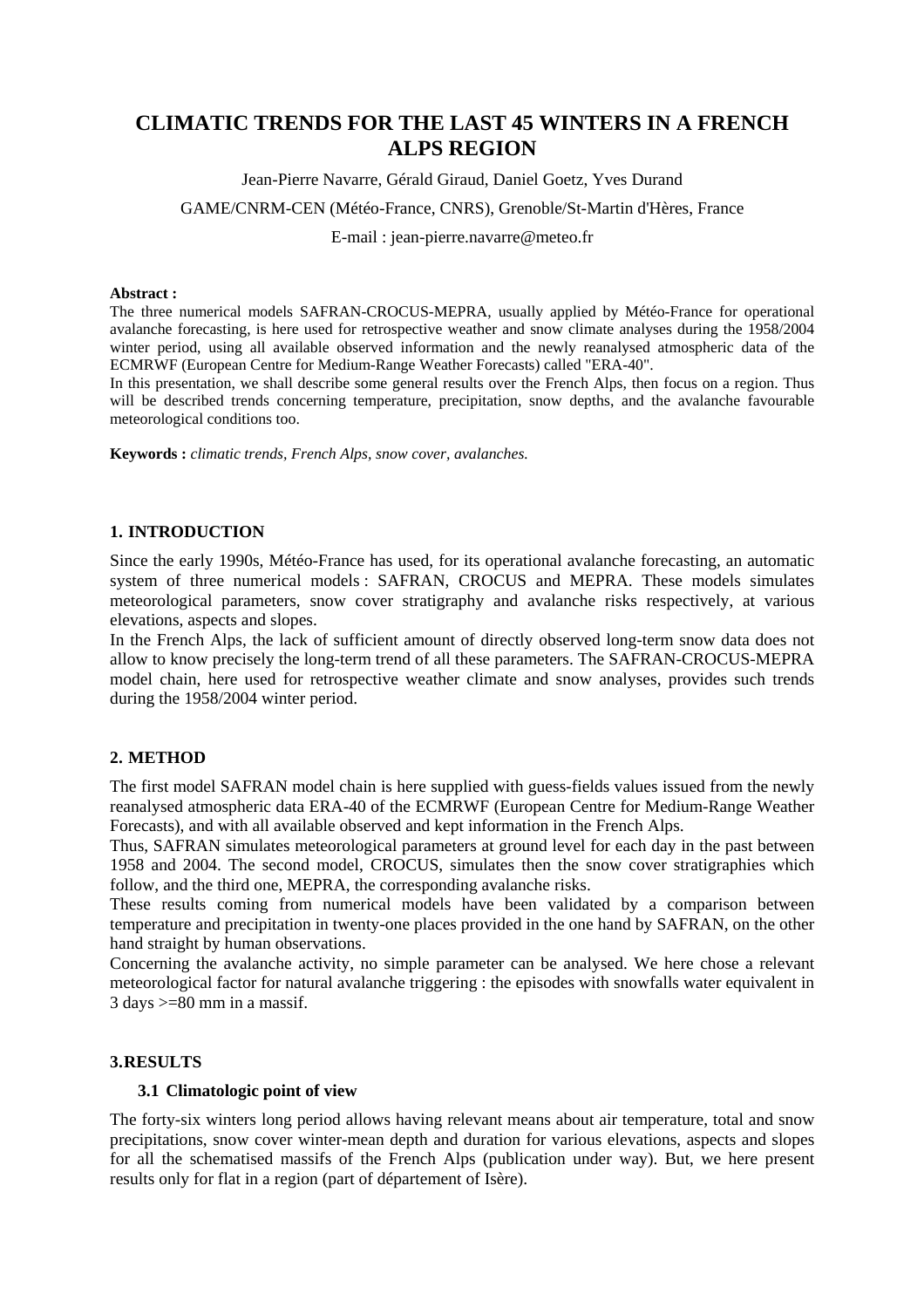

ALPS : SAFRAN mean winter precipitation in mm within the 1958–2002 period

**Figure 1 :** SAFRAN mean winter precipitation (1958-2002 period) in the French Alps massifs at 1800 m a.s.l.

Precipitation and snow parameters in the French Alps are characterised by a marked declining gradient from the northwest foothills to the southeastern interior massifs.

The long-term series we got also show a large year-to-year variability of all these parameters.

## **3.2 Trend point of view**

- During the simulated period 1958-2002, the winter air period has been rising in the order of magnitude by about 1°C, mainly since the middle of the 1980 years. However, variations are large at varying altitudes and for different seasons. This warming is more pronounced at medium altitudes than higher, and in the Prealps than in inner massifs. However, there is everywhere a large year-to-year variability with regard to the smoothed trend lines.



**Figure 2 :** Winter mean temperature (december-april) from 1958-1959 winter to 2003-2004 winter for Chartreuse massif at 1800 m a.s.l.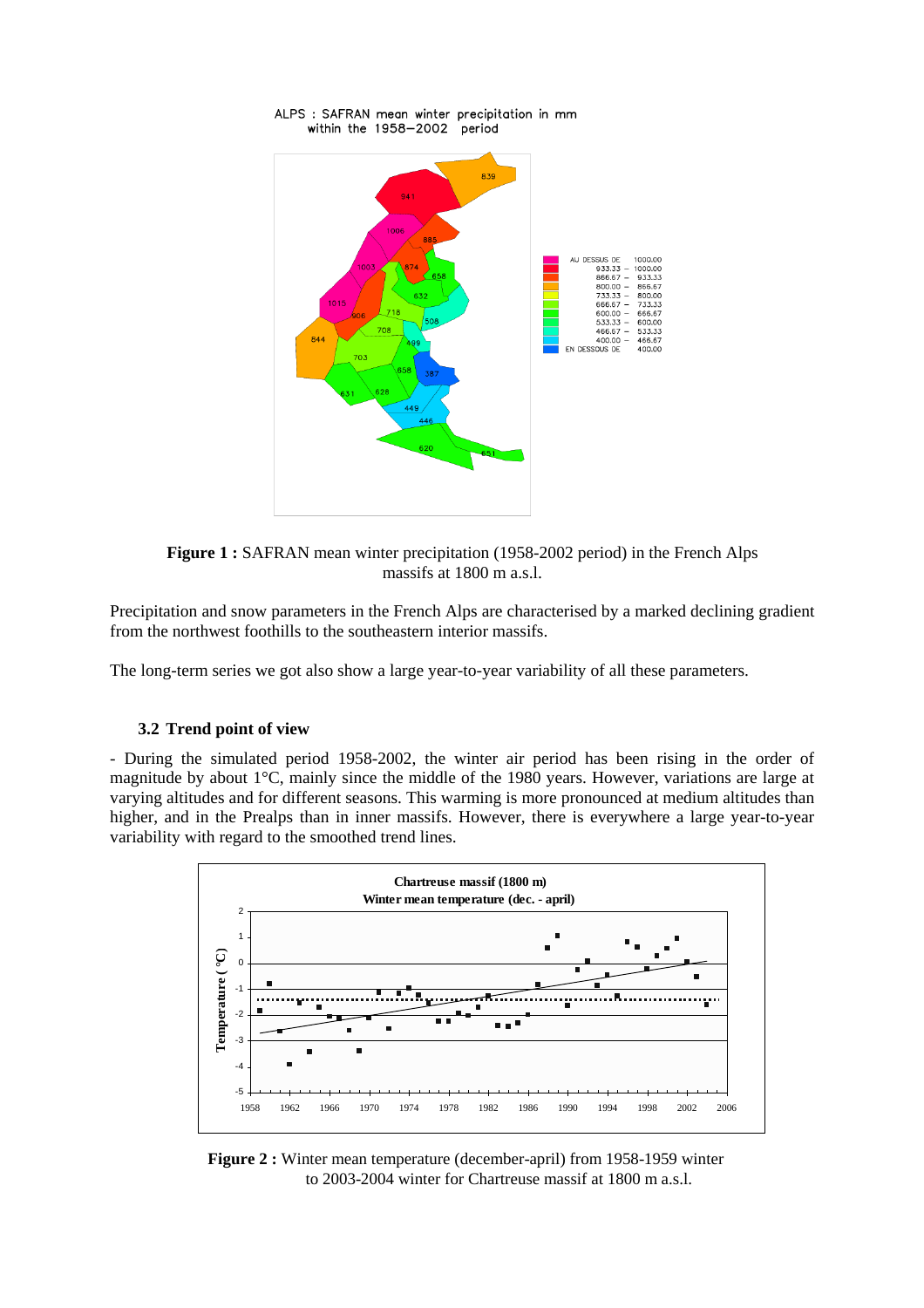- Precipitation trends are rather diverse, making it hard to detect clear tendencies. As a general trend to winter precipitation is slightly rising (2 to 3 mm per year). Year-to-year variability is big but trends remain uniform at varying elevations. Snow precipitations trend to follow temperature increasing with decreasing snow falls below 2000 m.



**Figure 3 :** Winter (nov.-april) total precipitations (rain and snow) from 1958-1959 winter to 2003-2004 winter for Grandes Rousses massif at 1800 m a.s.l.

- Snow depths are clearly decreasing at medium elevations (up to 1800 m a.s.l.), slightly decreasing above 1800 m and up to 2100 m, and without clear trend at higher elevations.



**Figure 4 :** Winter (jan.-febr.) snow depth from 1958-1959 winter to 2003-2004 winter for Belledonne massif at 1800 m a.s.l.

<sup>-</sup> About natural avalanche activity, the chosen parameter (number of episodes with snowfalls water equivalent in 3 days >=80 mm in Grandes Rousses massif) shows no significant trend between 1958- 1959 winter and 2003-2004 winter.